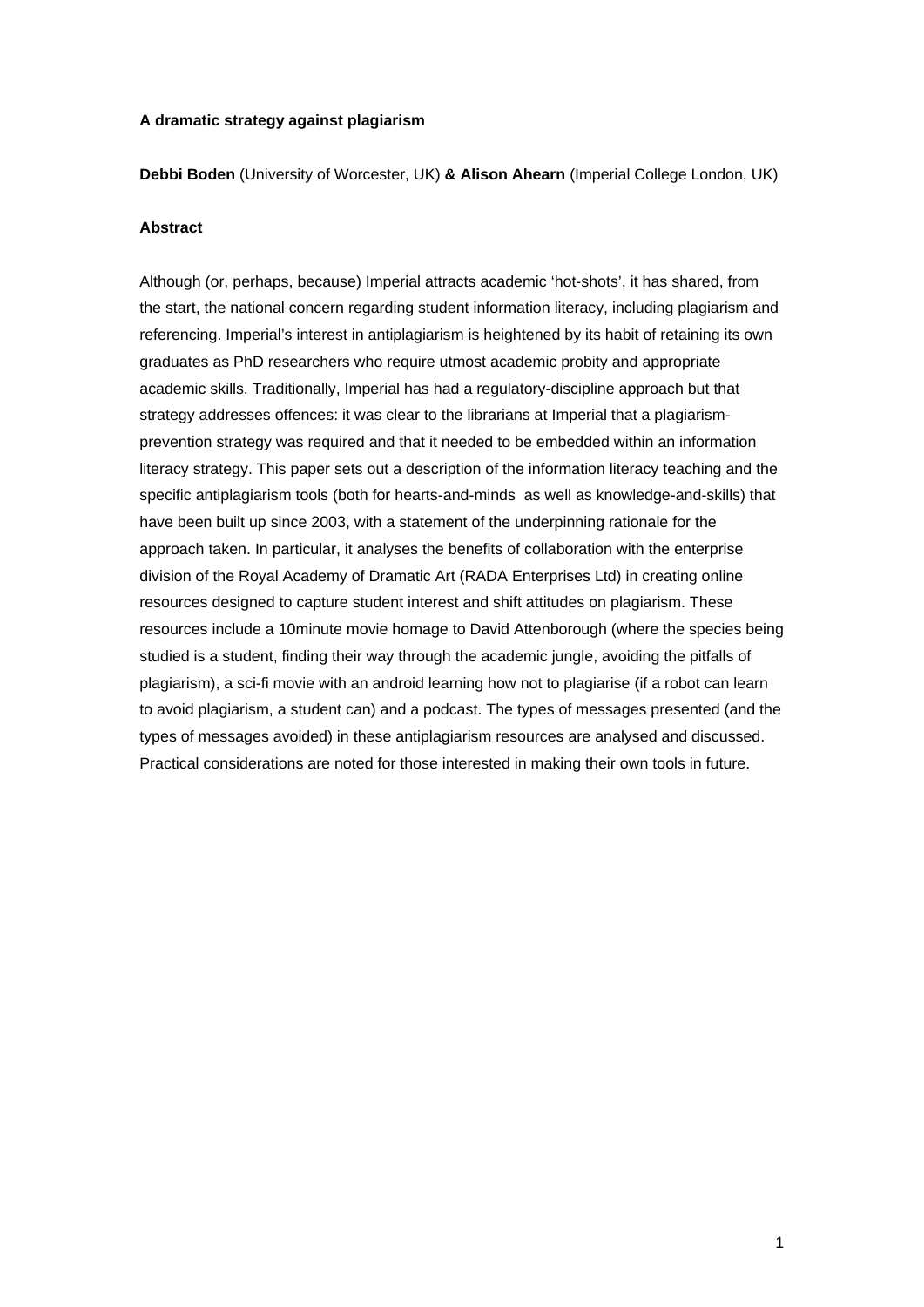Like most UK universities, Imperial College London was hit by the information literacy imperative hardest when students became so adept at cutting and pasting from the web. Technology merely threw an old problem into a new light. The response to it at Imperial was strong because the library is a pan-College service and could address a gap that no academic department could or would take on for the rest of College. Given that technology brought the problem to prominence, it seemed logical that technology had to be part of the solution. But the solution determined by the library was not to use police surveillance of student writing (although Turn it In is an option available to academics if they so desire) but to use technology to inculcate the attitude to research and writing that befits an honest, ethical and information literate graduate. Imperial is known for its scientific specialisation, has 12000 students and many of them are from overseas (the largest sub-group is Chinese). Nearly all freshers are under the age of 20, mostly 18. How could the librarians make the topic of information literacy appealing to this group whose first love is maths, mechanics, chemistry or biology and for whom researching and writing is a by-product not an end-product?

"OLIVIA" was Imperial's response to the information literacy imperative: created in 2003 by Imperial's Library, it is an online virtual information assistant for information literacy (IL). It is run in the 'WebCT' Virtual Learning Environment (VLE). It helps students determine the types and extent of information required to meet research objectives, and to manage, communicate, exploit and critically evaluate information. The advantage of such high level skills is not only that the student becomes an effective independent learner able to complete their assessments successfully, improve the quality of their research and avoid plagiarism but it also provides them with the transferable skills required when they enter the workforce. Boden (2007).

The OLIVA module is based on the "SCONUL 7 pillars" but also incorporates "key skills 3 & 4" methodology: it makes use of established benchmarks and norms on content. The programme complements existing face-to-face IL teaching: it is designed for a blended learning approach. First year students are given access to OLIVIA which stays with them throughout their degree programme, allowing them to dip in as needed, at their own pace. Return visits to OLIVIA occur as coursework research requirements growing more complex or students want to 'catch up'. The information time-line (Figure 1, 1(a), 1(b) and 1(c) on the following pages) provides a guide as to the level of understanding students require as their academic career develops. The timeline shows that "bolt-on" teaching about plagiarism would not work. Teaching students about anti-plagiarism and responsible, ethical use of information is part of an education process and should not be taught in isolation.

The module has nine learning units. On seeing the list, the topics seem self-evidently sensible and necessary but go far beyond the "plagiarism and referencing" that most academics seem to expect. The topics in the nine units are: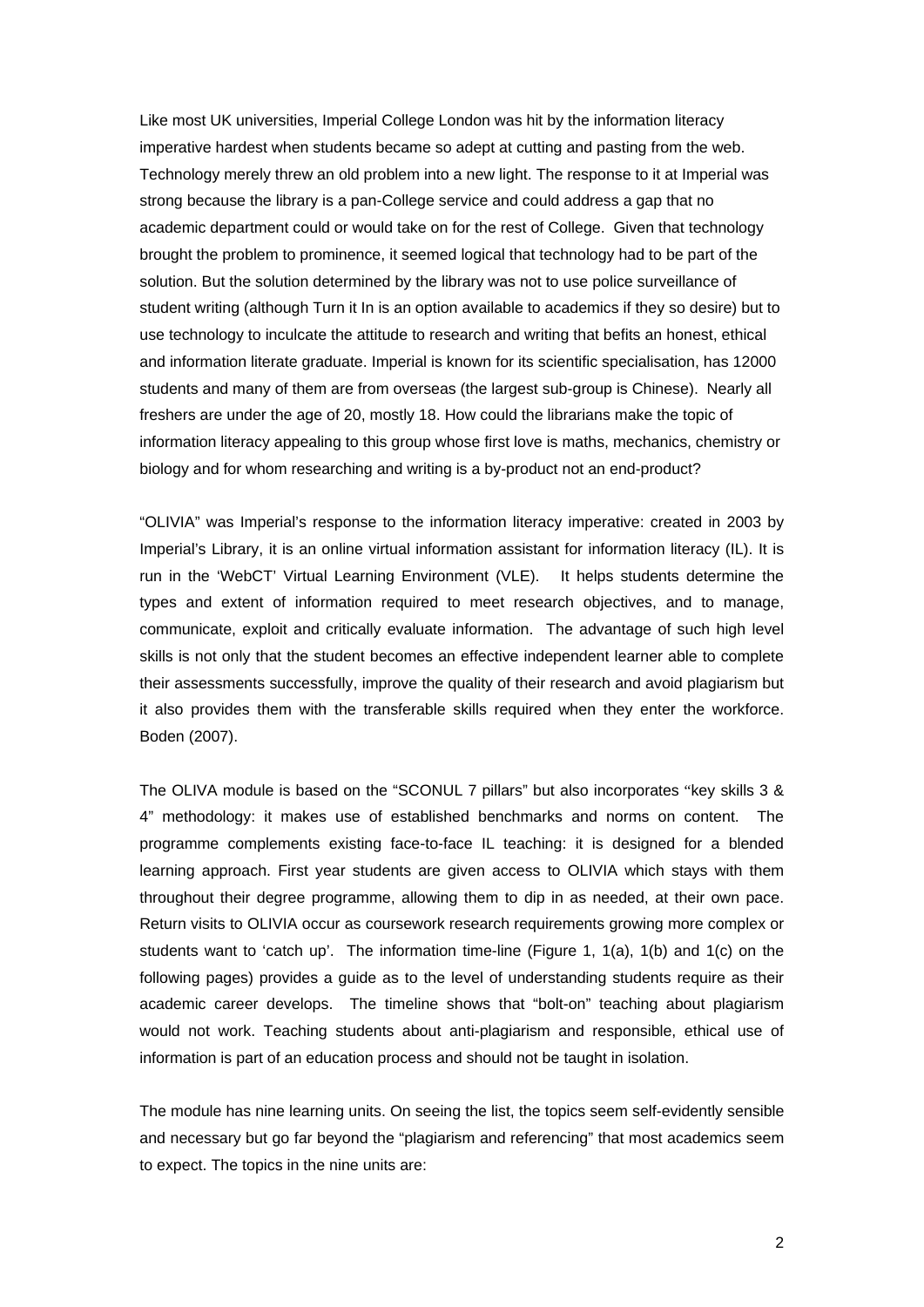- **1**. Information; **2**. Search and retrieve; **3**. Intelligent use of the web; **4**. Databases;
- **5.** Critical evaluation; **6**. Acquiring, managing & organising information;
- **7**. Plagiarism; **8**. Referencing and **9**. Current Awareness

The tendency is to assume that some things "go without saying", but students whose first resort is to Google for information, actually need to be taught what other sources are available and how to manage the information overload that so frequently disheartens them.

## **Figure 1: The information literacy timeline: 3 levels (stages) of outcomes 1(a) Learning outcomes levels 1 and 2**



**Figure 1: The information literacy timeline 1(b) Learning outcomes levels 3 and Masters (UG and PG)**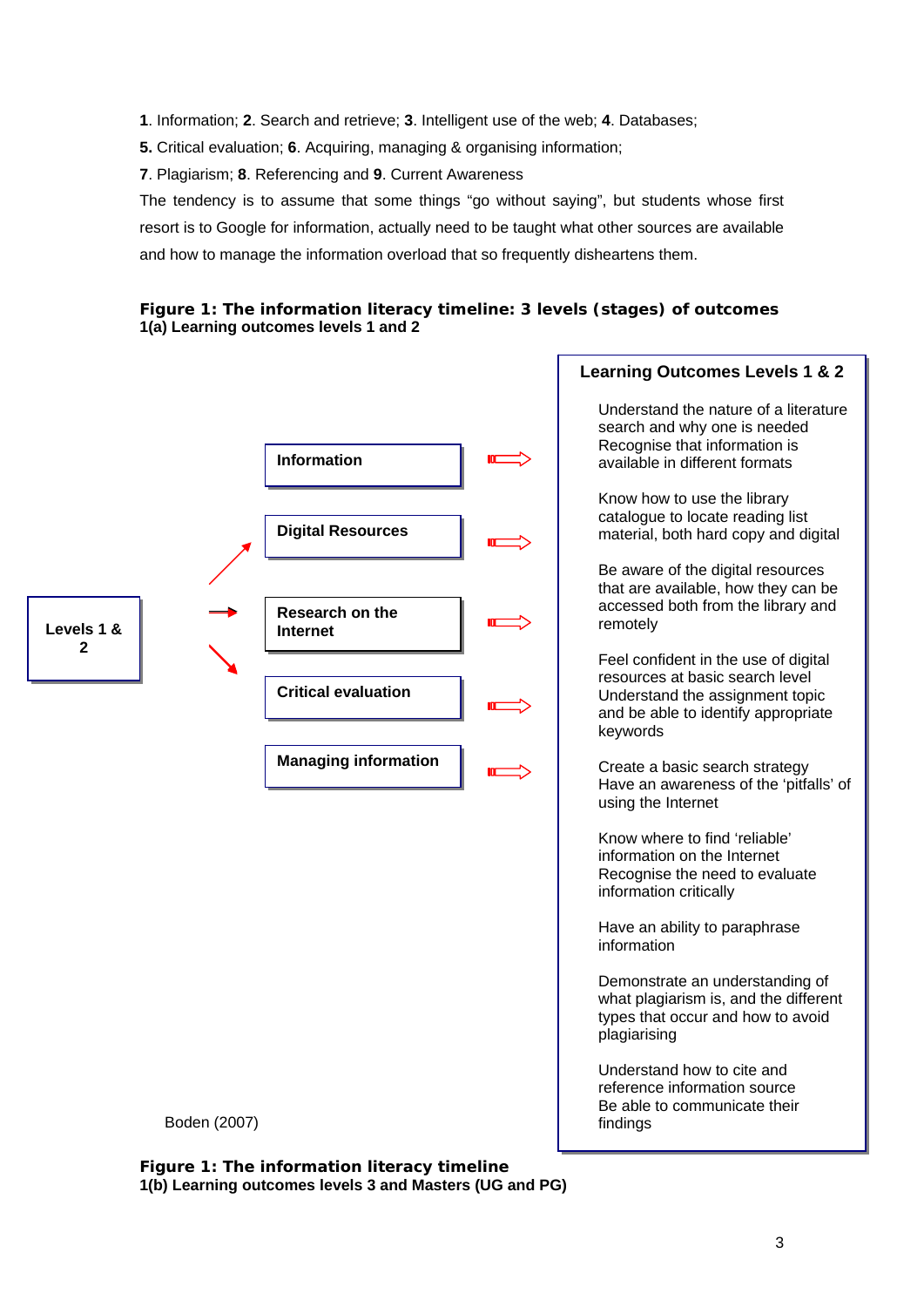

Boden (2007)

# **Learning Outcomes form Level 3 & Masters/MSc**

Illustrate an ability to build upon previous information literacy skills Establish appropriate targets, and explore the information resources available

Demonstrate knowledge of the different types of information that are available both within in and outside the institution

Recognise that information may be open to bias e.g. Cultural, political etc

Have an ability to create a search strategy with a complex search string using parentheses, truncation etc Monitor and critically reflect on overall strategy

Be confident in the use of digital resources at an advanced search level

Critically analyse, reflect and comment on conflicting information content

Be able to synthesise and construct new hypotheses

Demonstrate an understanding of what plagiarism is, and the different types that occur and how to avoid plagiarising

Present and communicate findings in a clear and concise format with appropriate citation and references

Be confident in the use of bibliographic software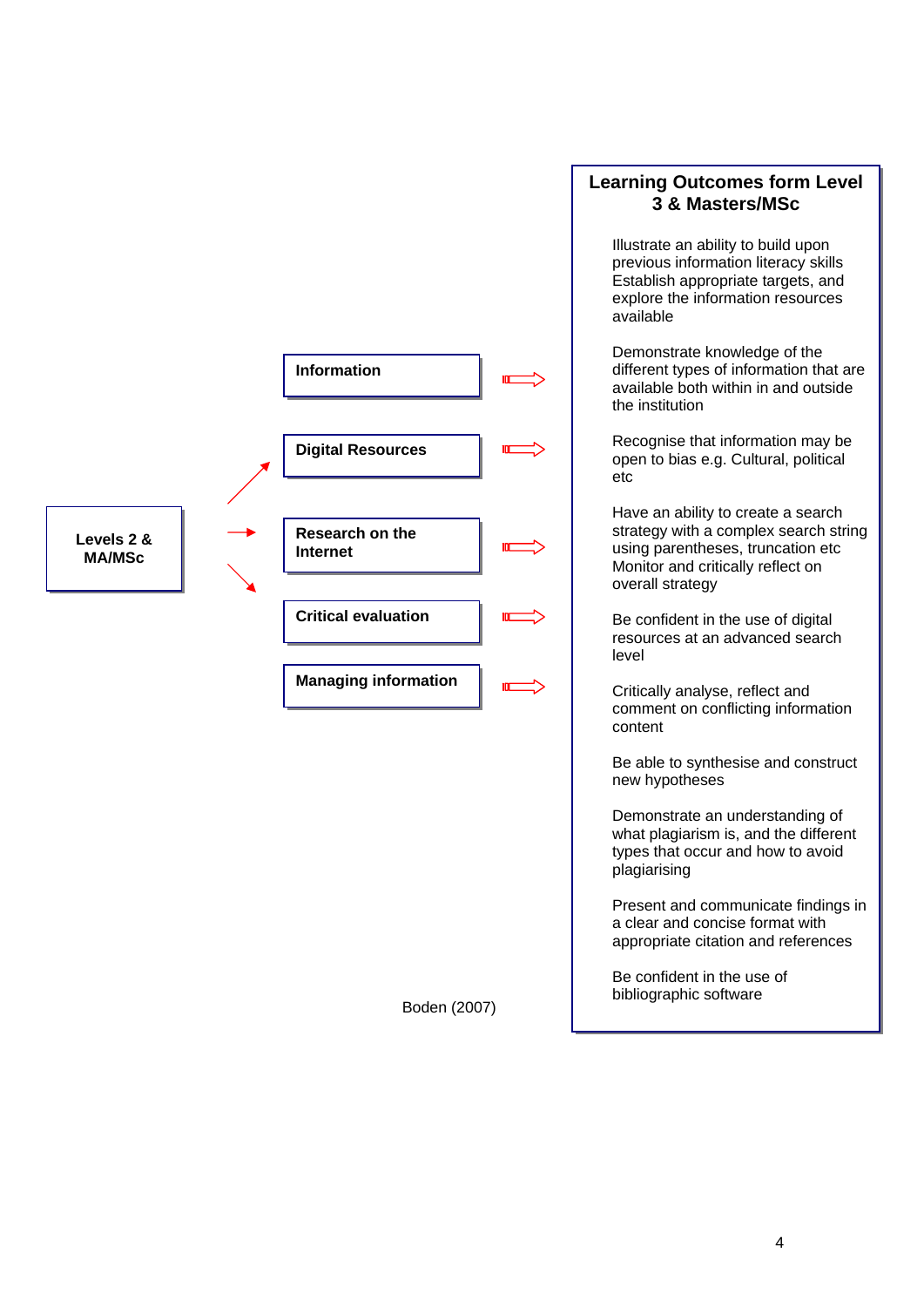## **Figure 1: The information literacy timeline 1(c) Learning outcomes Research Level**

|                    | <b>Information</b><br>10C        |
|--------------------|----------------------------------|
|                    | <b>Digital Resources</b><br>加□   |
| <b>Researchers</b> | Research on the<br>╙<br>Internet |
|                    | <b>Critical evaluation</b><br>╓  |
|                    | <b>Managing information</b>      |
|                    |                                  |
|                    |                                  |
|                    |                                  |
|                    |                                  |
|                    | Boden (2007)                     |

# **Learning Outcomes for Researchers**

Demonstrate knowledge of the different types of information that are available both within in and outside the institution

Recognise that information may be open to bias e.g. Cultural, political etc

Have an ability to create a search strategy with a complex search string using parentheses, truncation etc Monitor and critically reflect on overall strategy

Be confident in the use of digital resources at an advanced search level

Understand what current awareness service is and the reasons for using current awareness services

Be aware of the different types of current awareness services and how to set them up

Demonstrate an understanding of the publishing process

Demonstrate an understanding of Open Access and repositories

Have a good understanding of plagiarism, IP and copyright from both their own and students perspective

Be confident in their ability construct new hypotheses

Present and communicate findings in a clear and concise format with appropriate citation and references

Be confident in the use of bibliographic software

Be confident in the use of technologies which will assist them in communicating with research colleagues globally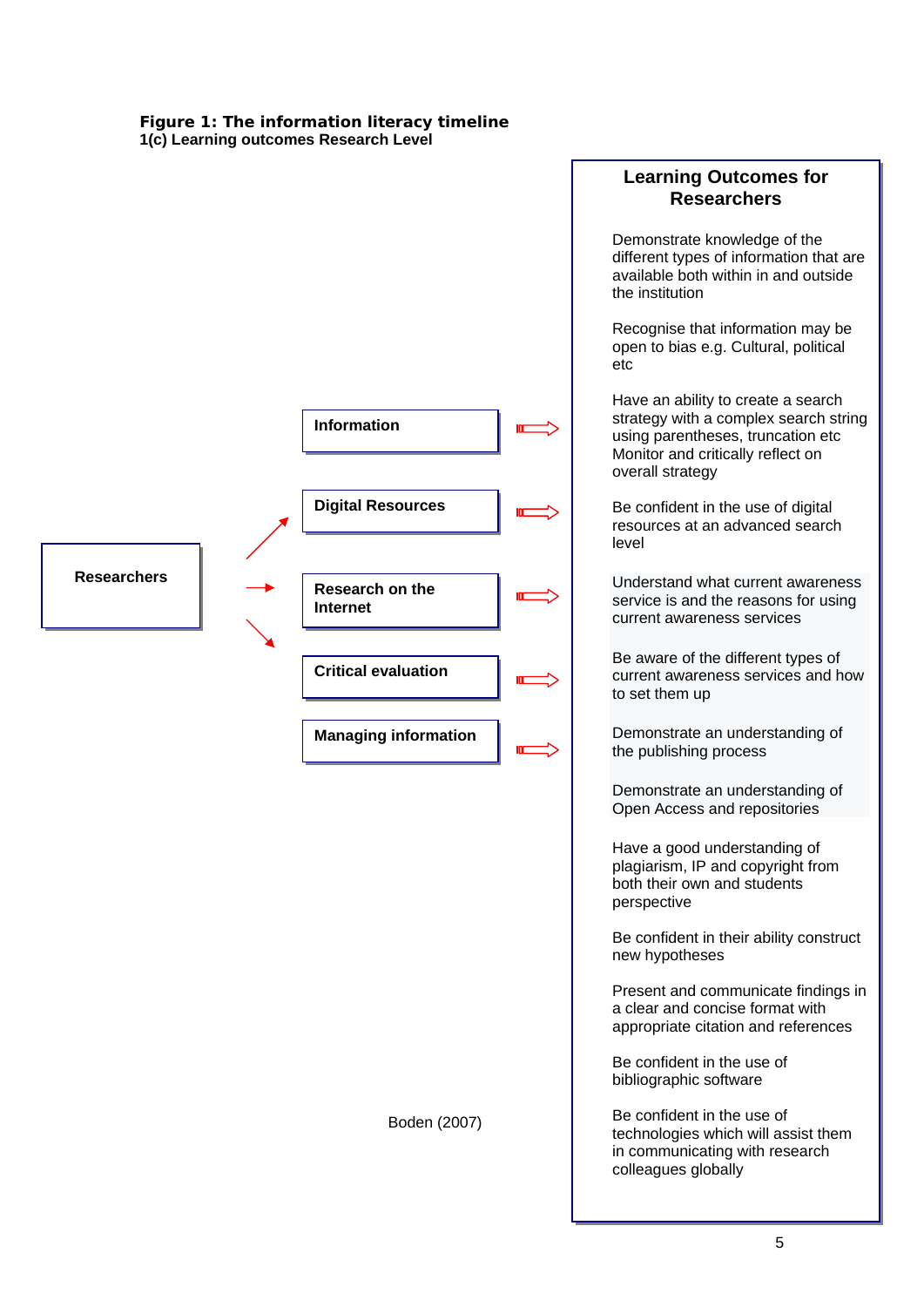OLIVIA starts by introducing students to 'information', searching effectively and evaluating the quality of the information they retrieve. It also introduces the concept of intellectual property (IP). As they become more confident, the programme aims for a more in depth understanding of plagiarism and the issues surrounding the ethical use of information. It encourages them to think about how they utilise secondary resources and blend their ideas into their essay and develops their skills in paraphrasing. It is presented as a part of 'ordinary' modules which carry coursework and is thus embedded in the curriculum, although there is flexibility for each department/course organiser to have the OLIVIA teaching configured to fit, with relatively little effort from the librarians. This enhances staff take-up of the service teaching, which is funded by the library and cost-free to the departments, so that there is no financial disincentive.

Effort is made to have enough information under a topic to allow students to learn significant points, without drowning them. Figure 2, below, shows the menu page in "Unit 7- Plagiarism". The figure shows that students can look at the goals of the unit, a definition (what is it?), the application (about more than just writing), why not to plagiarise (see next paragraph), types, ways to avoid plagiarising, a film to provide a different mode of getting the message across, plus a summary and congratulations (end with a feel-good factor on a topic that is usually very negative about students).



**Figure 2: Screengrab of the menu page for the anti-plagiarism page, delivered via WebCT OLIVIA module.** 

Alison Ahearn, Debbi Boden & Alan Doherty (2007)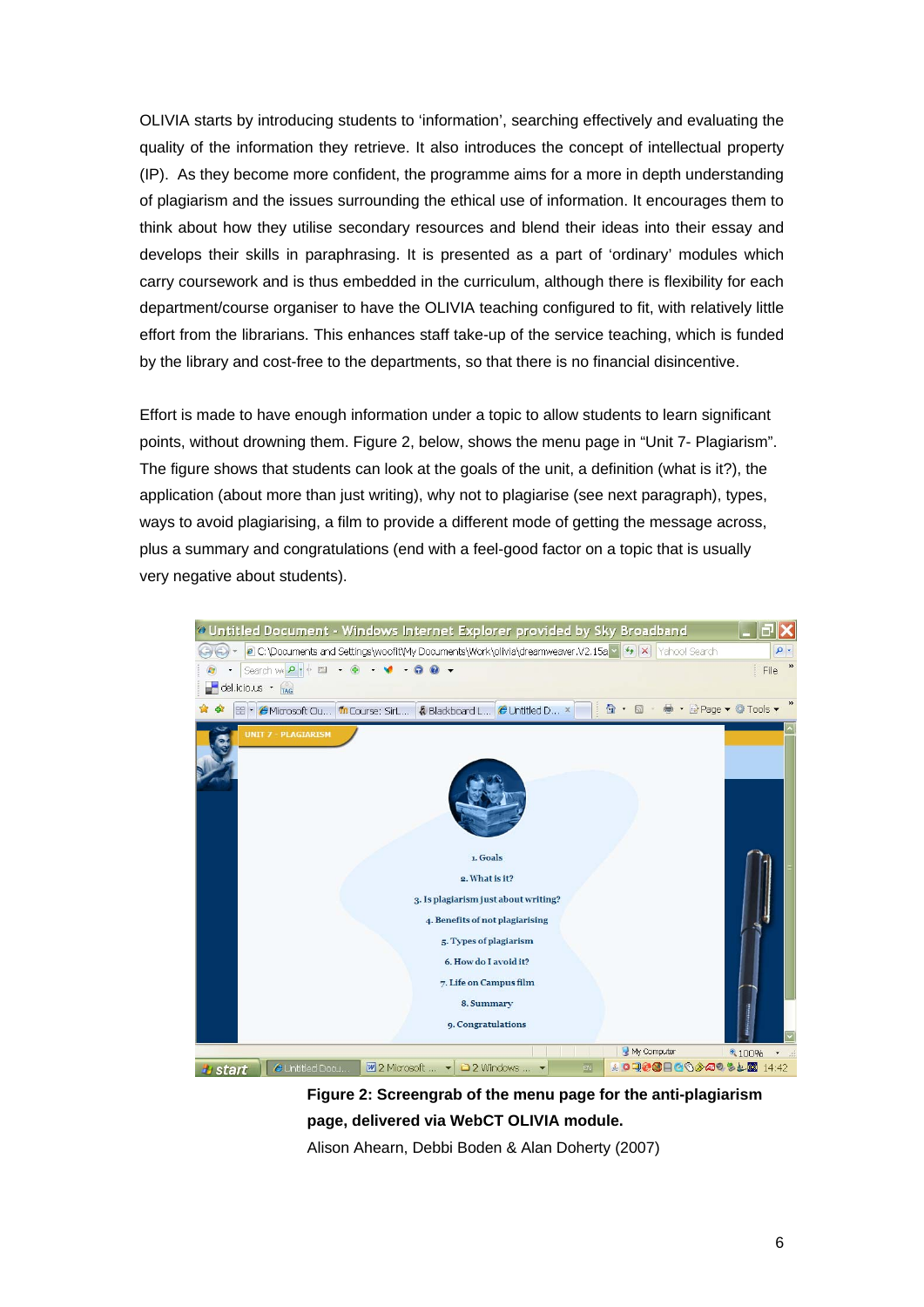The ethos of the OLIVIA programme is to 'sell' the benefits of IL to students and in a similar fashion the plagiarism unit uses the 'carrot' rather than a 'stick' approach. Hence students are informed that:

'By not plagiarising you will:

- feel more confident when tackling exams
- feel confident at seminar discussion
- know how to express an academic opinion, backed up by strong information sources
- be better able to answer questions at your project viva or presentation
- be competent in handling literature searcher for major course work projects (including your PhD if you go into research)
- gain academic credibility (and thus gain credibility with future employers)
- have pride in your work, its all yours
- apply for jobs with confidence, knowing that you wont be discovered as incompetent in basic information-handling skills'

The plagiarism unit looks at the different types of plagiarism for example collusion, word switch, or copy and paste. It then moves onto the area of avoiding falling foul of accidental plagiarism by looking at paraphrasing and quoting: it encourages them to think about how to blend the ideas gained from secondary resources with their own ideas and how to represent this in their writing. Boden & Holloway (2004).

Referencing is a process which can be taught quite easily but the concept of plagiarism is more difficult to grasp, especially if they are straight from school. Many GCSE and A-level students seem to have been taught to cut and paste material into essays or thinly paraphrase secondary sources. Students arrive in HE with little or no understanding of the issues surrounding plagiarism and not realising they are doing anything wrong in the way they tackle coursework. Boden (2005). International students also find the concept very difficult to grasp, especially if they come from countries that encourage the reproduction of secondary sources.

'In many countries, it considered sufficient for students to show that they understand what the experts in their fields have written. In their written papers, students show that they have mastered the experts' ideas, and they restate and synthesize those ideas coherently. As you can imagine, students from this tradition often encounter serious conflicts with our ideas of plagiarism.' Feldman (1989)

Standing in a lecture theatre talking at students about plagiarism for an hour will not help students understand the concept of plagiarism, therefore it is essential that an active teaching approach is taken. IL teaching existed at Imperial before OLIVIA, but was based in the library. Imperial's librarians redesigned their approach to teaching about plagiarism so that they give a short classroom presentation (in the students' home classrooms). The short talk constantly refers back to the plagiarism unit within OLIVIA, and is followed by group work where small groups consider six scenarios of students being accused of plagiarism, with a view to setting the penalties for the fictitious students. Discussions are lively, especially in the area of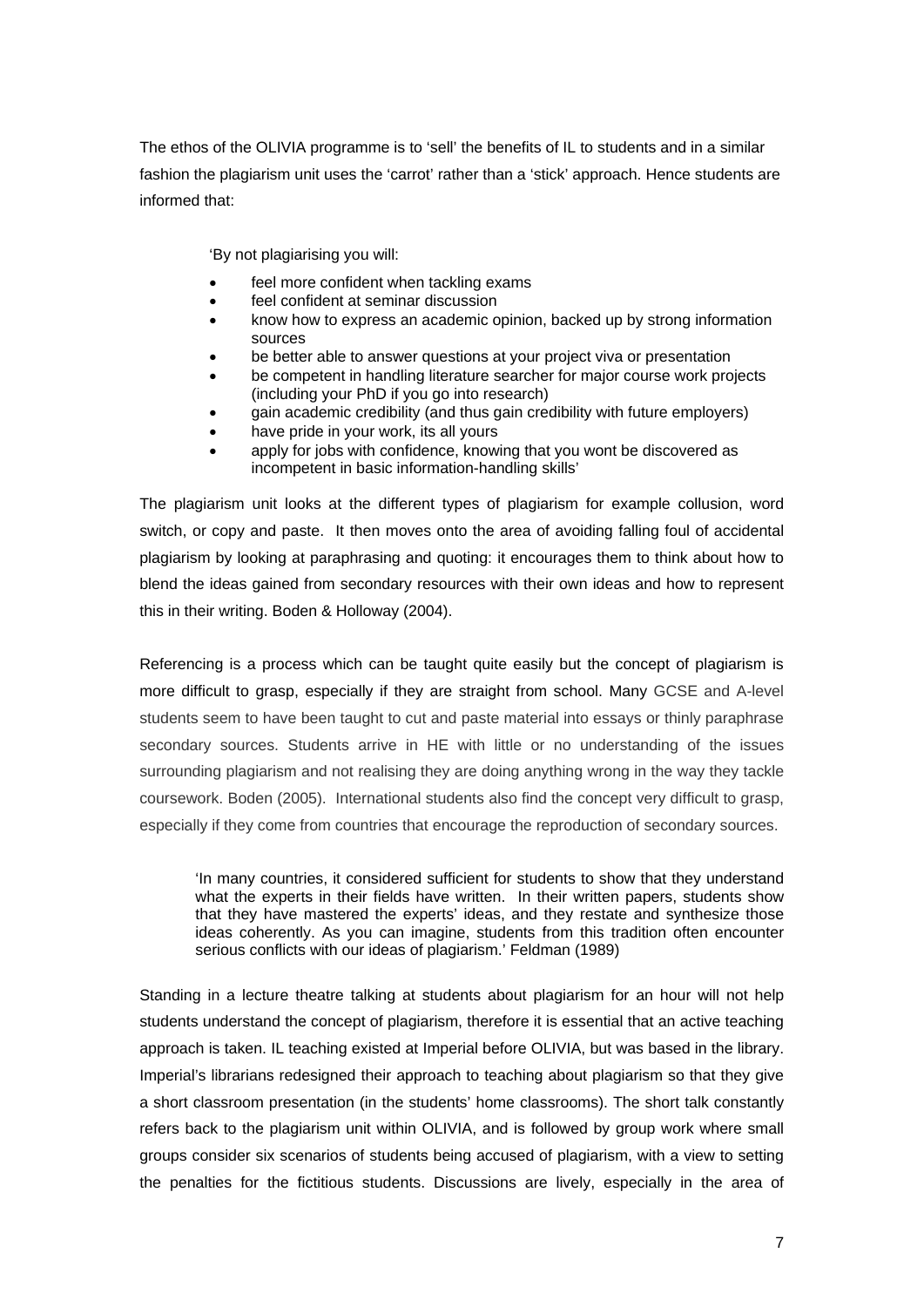collusion if the class has a substantial number of international students. Then a quiz using a Personal Response System results in 'winners' getting small packs of Smarties, which has a disproportionate effect on feel-good factor in the room. Past classes resulted in a clearer understanding of plagiarism: feedback sheets told us that the session had been interesting and fun. It was felt by the teaching team, however, that further resources were required to develop the sessions further.

One of the Imperial learning technologists' laments is that academics in this technological college ironically have a tendency to use of online learning environments as a low-tech dumping ground for notes. Whilst OLIVIA moved well beyond that from the start, the potential for visual and audio material was clear. Further, the dryness of IL as a topic,-especially for an audience that finds partial differential equations an interesting thing to argue about with your mates over lunch-, meant that 'hooking' the students' attention was essential if we were to win their hearts and minds. Knowledge, skills and attitudes are the curriculum trinity in modern course design, so it was clear that it is not enough to merely supply students with the information about how to be information literate, but to proactively seek to shift their attitudes so that being an information ignoramus was undesirable and to be a plagiarist was to be a 'loser'. How to achieve this?

A brief review of a few 'home made' anti-plagiarism efforts or 'transferable skills' efforts that had been made by other institutions and by well-meaning Imperial College staff was sufficient to persuade the library team that quality and professionalism had to be by-words for any multimedia efforts. The remarkable rise of YouTube shows that audiences distinguish readily between fly-on-the-wall and scripted efforts. What they tolerate in one, they do not in the other. Scripted efforts compete against high standards which are notoriously unaffordable.

The solution was to work with the Royal Academy of Dramatic Art's business enterprise unit. It should be noted that no RADA undergraduates were harmed in the filming of this work, as RADA refuses to exploit its own students. They do, however, have access to a huge pool of actor alumnae talent and excellent connections to the technical film-crew, scriptwriting and producing world. Whilst it is impossible, on a limited budget, to produce Speilberg-level effects, it is possible to do work that can amuse students, has sufficient credibility and holding power to keep them entertained and which gets a good reaction. Partly, the students like seeing their own university world reflected back at them through imaginative eyes.

Imperial has collaborated with RADA on two shorts DVDs and a podcast. The rationale for the first film, Life on Campus, is that it is about showing students the choices they have to make. It is a hearts and minds film about why they should bother to make the effort to do real research and learn to be information literate. The approach taken was to parody David Attenborough's astonishingly powerful documentary structure, used in Life on Earth and other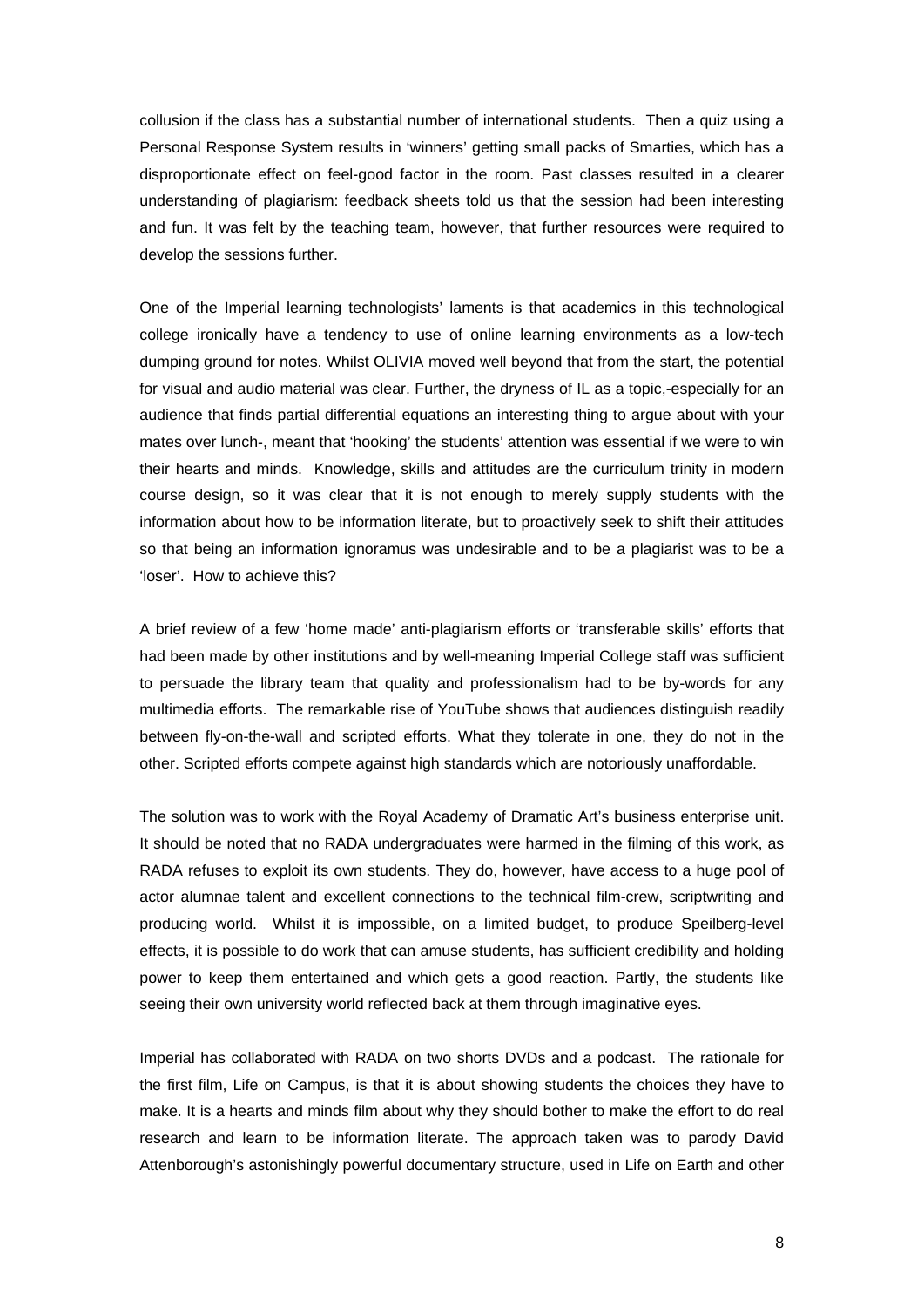documentaries on wildlife. The parody had to work for students who did not get the parody as well as those who did. A professional scriptwriter drafted a script and Debbi Boden and Alison Ahearn exercised executive producers' rights to alter on grounds of IL accuracy or credibility about modern student life (for instance, we had to tell the incredulous writer that students don't tend to smoke anymore at Imperial). Working with professional writers is speedy and they listen to client/teacher demands, whilst keeping an eye on the 'entertainment' factor. The Life on Campus film shows the evolution from fresher student to post-graduate professional. The fresher has to decide whether to "cut and paste" web or do real literature surveying (the student decides to pursue the course that wins him the long-term advantage over the rest of the herd). The second stage is a post-graduate student having to be original to win funding: plagiarists, by definition, do not generate original ideas. Finally, we see the student-turned-job applicant being grilled at interview and defnding his own ideas, speaking persuasively and with some passion: it is not a time when one can look up the words of others or decline to think for oneself. Using a professional actor, we see the fresher evolve into a PhD graduate who gets the job. Filming took one lengthy day: preparation took about 12 weeks. Post-production was 3 weeks.

Using the best aspects of TV advertising, the film is intended to reinforce a positive image of information-literate people as 'winners'. The scriptwriter interpreted this as 'he gets the girl'. Despite protests from the (female) executive producers, the director, producer and scriptwriter prevailed, insisting that the audience would like this seemingly-cheesy ending: they were correct. The students hoot with laughter when the hero gets the girl but also like the upbeat ending, and no female students complained. Love remains powerful in media.

The second film is a parody of the Hollywood film "I, Robot" and is called "I, Student". This film is about the "HOW" of antiplagiarism, whereas "Life on Campus" was about "WHY" not to plagiarise. The premise of the *I, Student* film is that a professor teaches his robot to avoid plagiarism. If a robot (which learns from pattern recognition) can do it, surely a human student can too? And the robot gets the girl in the end, by graduating and becoming free to date the female robot/lecturer. Reduced to a few words in an academic paper, this sounds peculiar as a vehicle for teaching students. However, the benefit of an imaginative, professional scriptwriter is that you can keep the students engaged. Even if the students go into film critic mode, they end up discussing the topic you want them to discuss. That is an accomplishment on a topic that is not maths, not mechanics, not chemistry and not any of the other topics that Imperial's students see as 'core technical knowledge'. *I, student* worked on a restricted budget and, compared to *Life on Campus*, it shows. Post-production had to be limited but, mostly, the costuming and makeup presented difficulties that were not encountered in the first film.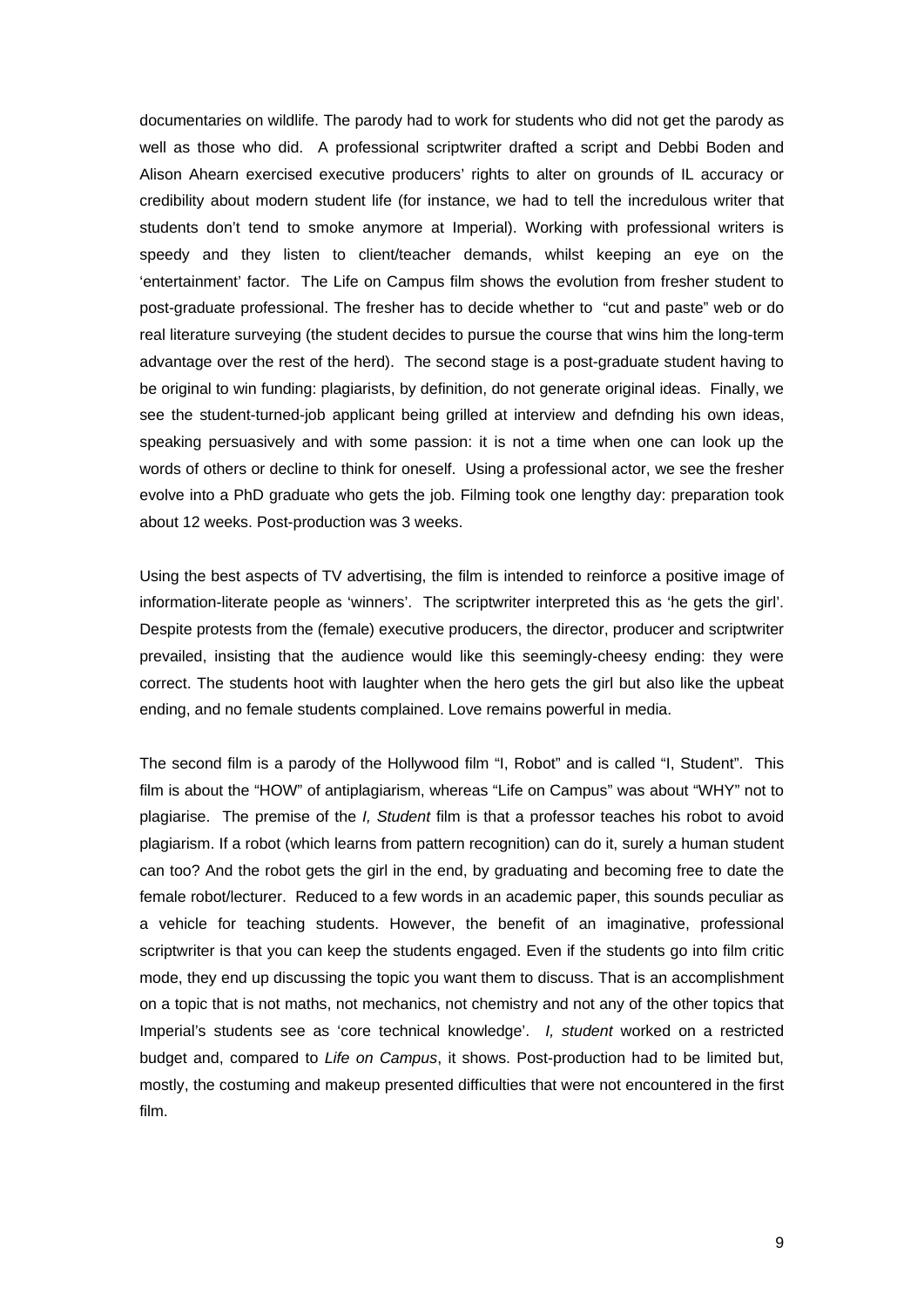The podcast is another mode: delivery of the material through audio only. It has the advantage of eliminating the visual element which is costly to capture. Use of a professional actor, used to voice-work, confers a real advantage in terms of the effort required to capture a quality recording. The advantage of professionals is that they truly never seem to tire of trying to say the same thing, in the same way, over and over until the capture is as the director wants. If the director wants the performance altered, they seem to be able to produce to order, as per instruction. The podcast describes plagiarism as a game which has rules like any other game. The rules are described in the podcast and gives the message that by playing the game a student can escape falling into the accidental plagiarism trap.

These three multimedia products provide students with alternatives to the writing-based information in OLIVIA. They are housed within OLIVIA and can be used in the classroom by teachers who want to discuss plagiarism issues with students separately from OLIVIA teaching. (For instance, they can be used in feedback lectures if a teacher is concerned about plagiarism, or they can be used as a reminder/warning against plagiarism before a major project). Because the message is self-contained in the media product, the lecturers have standardised content on the technicalities of IL, and can concentrate on discussing that content interactively with the students. Or they can ask students to view online.

And it is fun. Whilst Imperial's primary purpose of Imperial College London is education and knowledge rather than a funpark for adults, there is nothing that says education needs to be dull either. 'Serious but fun' is valuable and valid. OLIVIA and the films/podcasts are an example of how that can be achieved and remain a 'work in progress'.